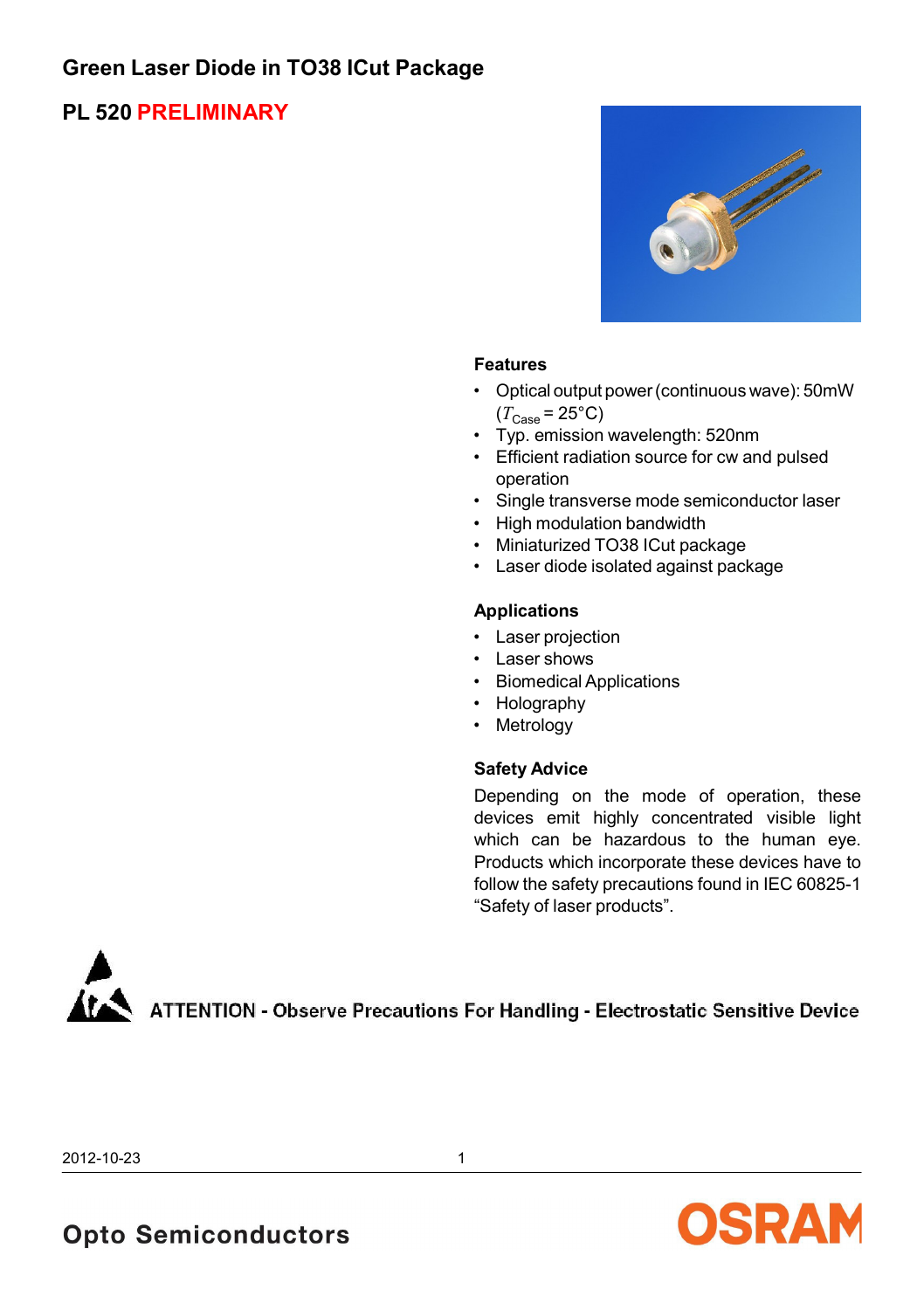| Type   | <b>Optical Output Power</b><br>$P_{op}$ (mW) ( $T_{Case}$ = 25°C) | <b>Ordering Code</b> |
|--------|-------------------------------------------------------------------|----------------------|
| PL 520 | 50                                                                | Q65111A2445          |

### **Maximum Ratings**

Operation outside these conditions may damage the device

| <b>Parameter</b>                    | Symbol<br>Symbol    | Wert<br><b>Values</b> |                | <b>Einheit</b><br><b>Unit</b> |
|-------------------------------------|---------------------|-----------------------|----------------|-------------------------------|
|                                     |                     | min.                  | max.           |                               |
| Operating Current <sup>1)</sup>     | $I_{\mathsf{F}}$    |                       | 200            | mA                            |
| Operating Temperature <sup>1)</sup> | $T_{\rm Case}$      | $+0$                  | $+60$          | $^{\circ}C$                   |
| Storage Temperature                 | $T_{\text{stg}}$    | $-40$                 | $+85$          | $^{\circ}C$                   |
| Reverse Voltage                     | $V_{\mathsf{R}}$    |                       | $\overline{2}$ | V                             |
| Soldering Temperature max. 10 sec.  | $T_{\text{solder}}$ |                       | 260            | $^{\circ}C$                   |
| Junction temperature <sup>1)</sup>  | $T_{\rm i}$         |                       | 150            | $^{\circ}C$                   |

 $1)$  Operation at maximum ratings may influence the life time.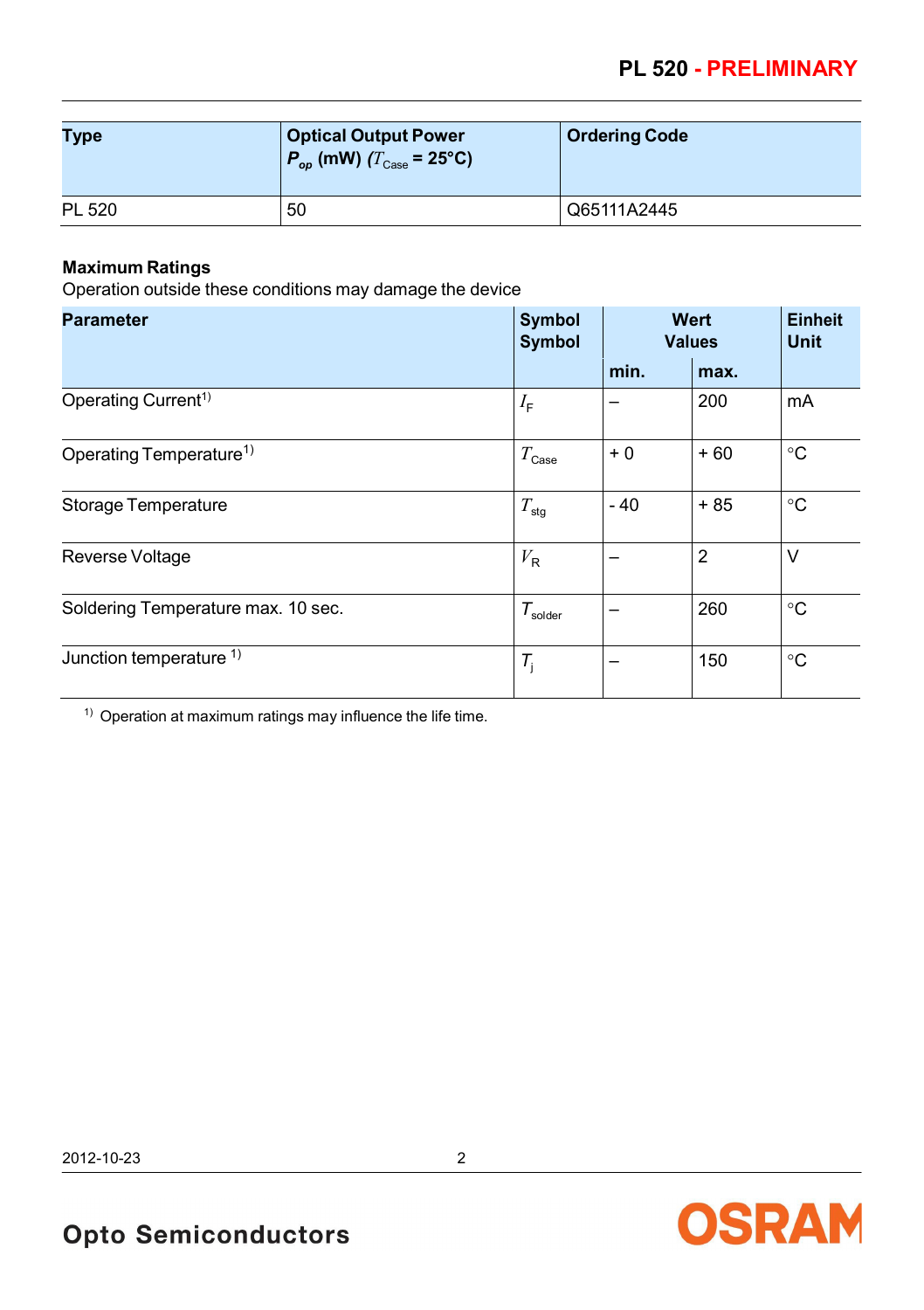### **Laser Characteristics**

 $(T_{\text{case}} = 25 \text{ °C})$ 

| <b>Parameter</b>                                                                            | Symbol                                     | <b>Values</b> |                |       | <b>Unit</b> |
|---------------------------------------------------------------------------------------------|--------------------------------------------|---------------|----------------|-------|-------------|
|                                                                                             |                                            | min.          | typ.           | max.  |             |
| Emissionswellenlänge <sup>1)</sup><br>Emission Wavelength <sup>1)</sup>                     | $\lambda_{\mathsf{peak}}$                  | 515           | 520            | 530   | nm          |
| Spektrale Breite (Halbwertsbreite) <sup>1)</sup><br>Spectral Width (FWHM) <sup>1)</sup>     | $\lambda\lambda$                           |               | $\overline{2}$ |       | nm          |
| Schwellstrom<br><b>Threshold Current</b>                                                    | $I_{\text{th}}$                            |               | 45             | 75    | mA          |
| Betriebsstrom <sup>1)</sup><br>Operating Current <sup>1)</sup>                              | $I_{\text{F}}$                             |               | 150            | 160   | mA          |
| Betriebsspannung <sup>1)</sup><br>Operating Voltage <sup>1)</sup>                           | $V_{\rm F}$                                |               | 7.0            | 8.0   | V           |
| Strahldivergenz (FWHM) <sup>1)</sup><br>Beam Divergence (FWHM) <sup>1)</sup>                | $\theta_{\parallel} \times \theta_{\perp}$ | 4x16          | 7x22           | 11x25 | deg         |
| Polarisation <sup>1)</sup><br>Polarization <sup>1)</sup>                                    | $P_{gr}$                                   | 20:1          |                |       |             |
| Modulationsfrequenz<br><b>Modulation Frequency</b>                                          | f                                          |               | >100           |       | <b>MHz</b>  |
| Thermischer Widerstand<br>(pn-Übergang zu Gehäuse)<br>Thermal resistance (junction to case) | $R_{\text{th}}$                            |               | 38             |       | K/W         |

<sup>1)</sup> Standard operating conditions refer for to a continuous wave output power of  $P_{op}$ = 50mW.

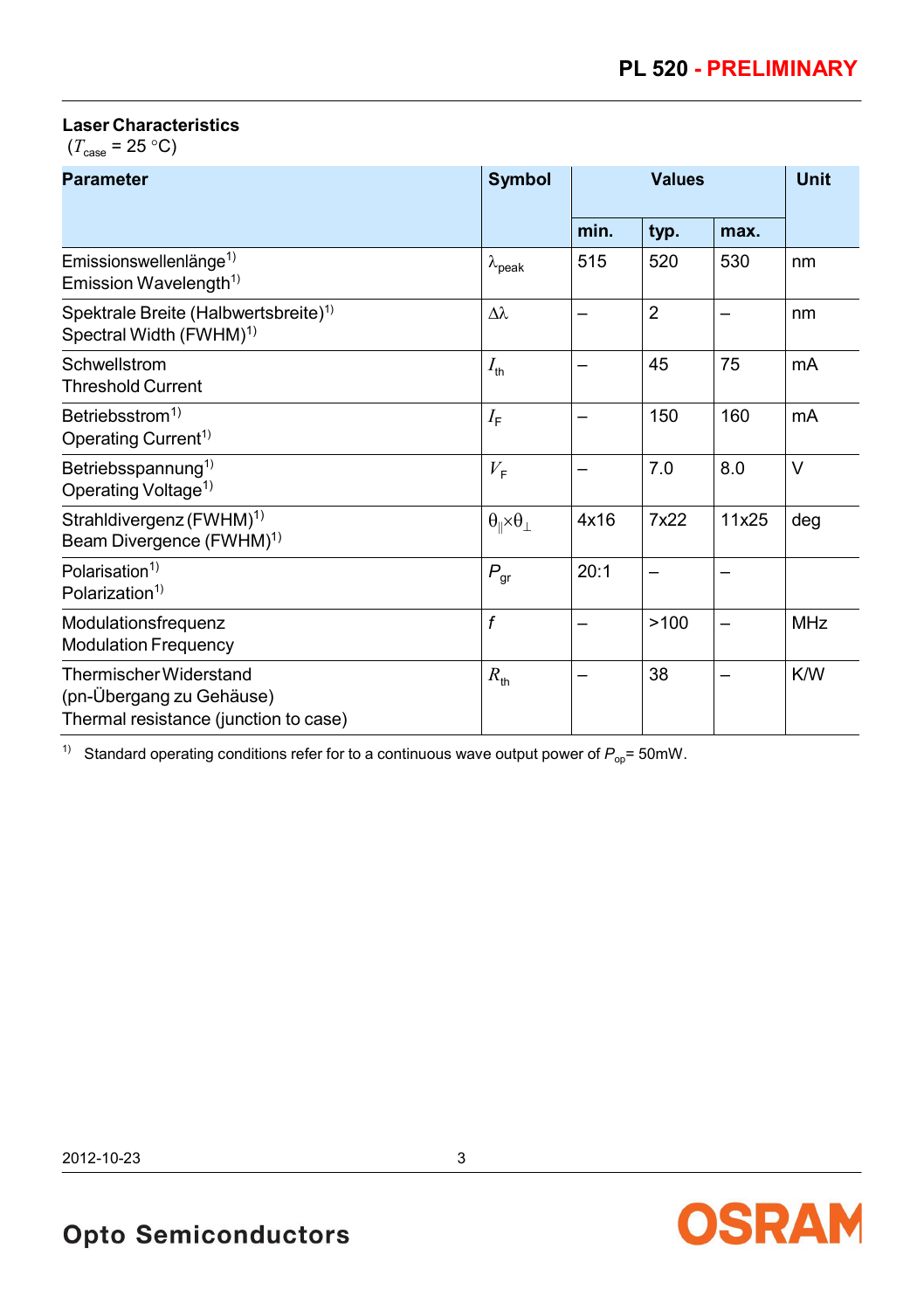#### **Optical Output Power**



**Operating Voltage**



**Threshold Current**  $I_{th} = f(T_{\text{Case}})$ 

**Spectra**  $\lambda = f(T_{\text{Case}})$ 







2012-10-23 4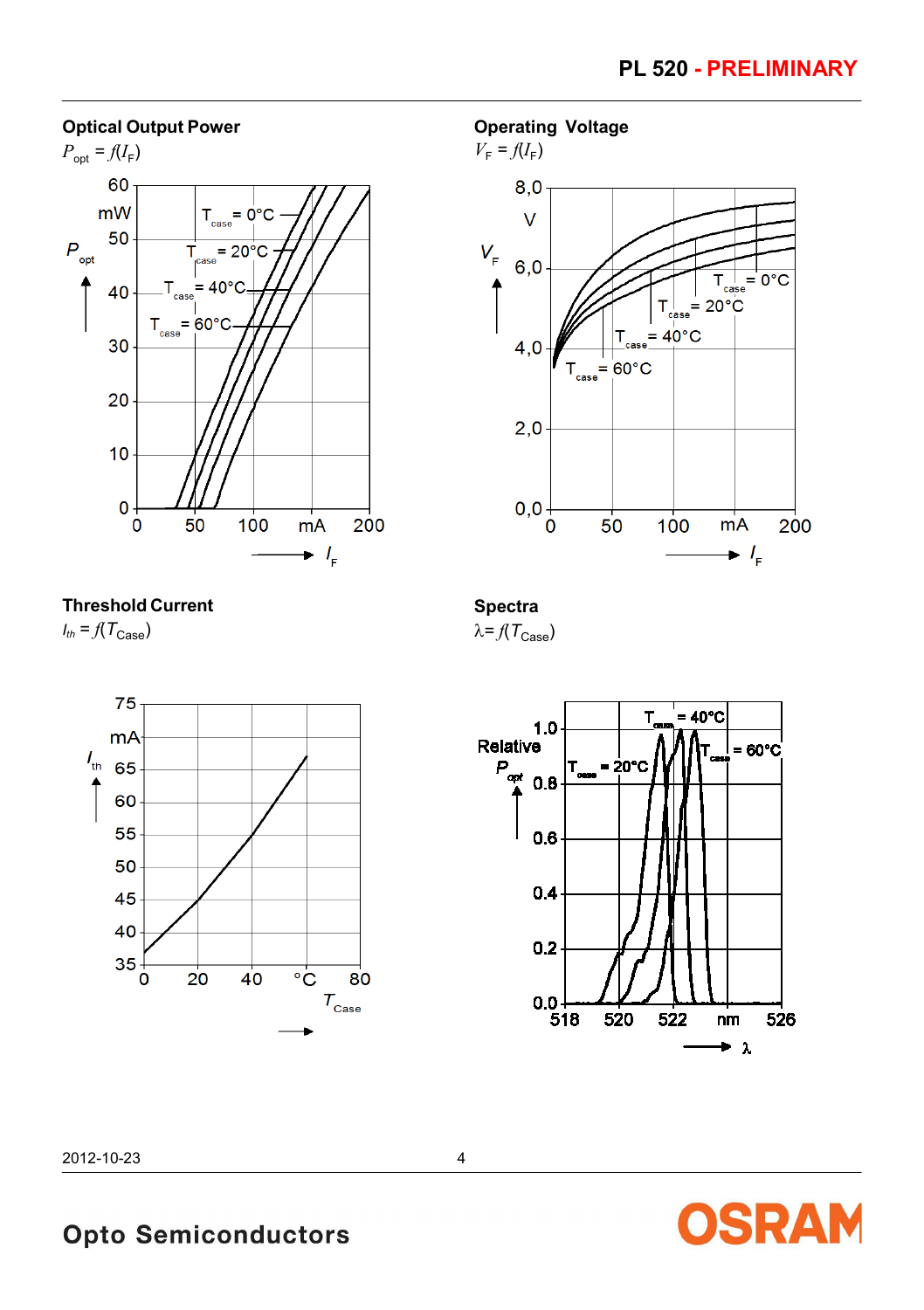### **Strahldivergenz Beam Divergence**



2012-10-23 5

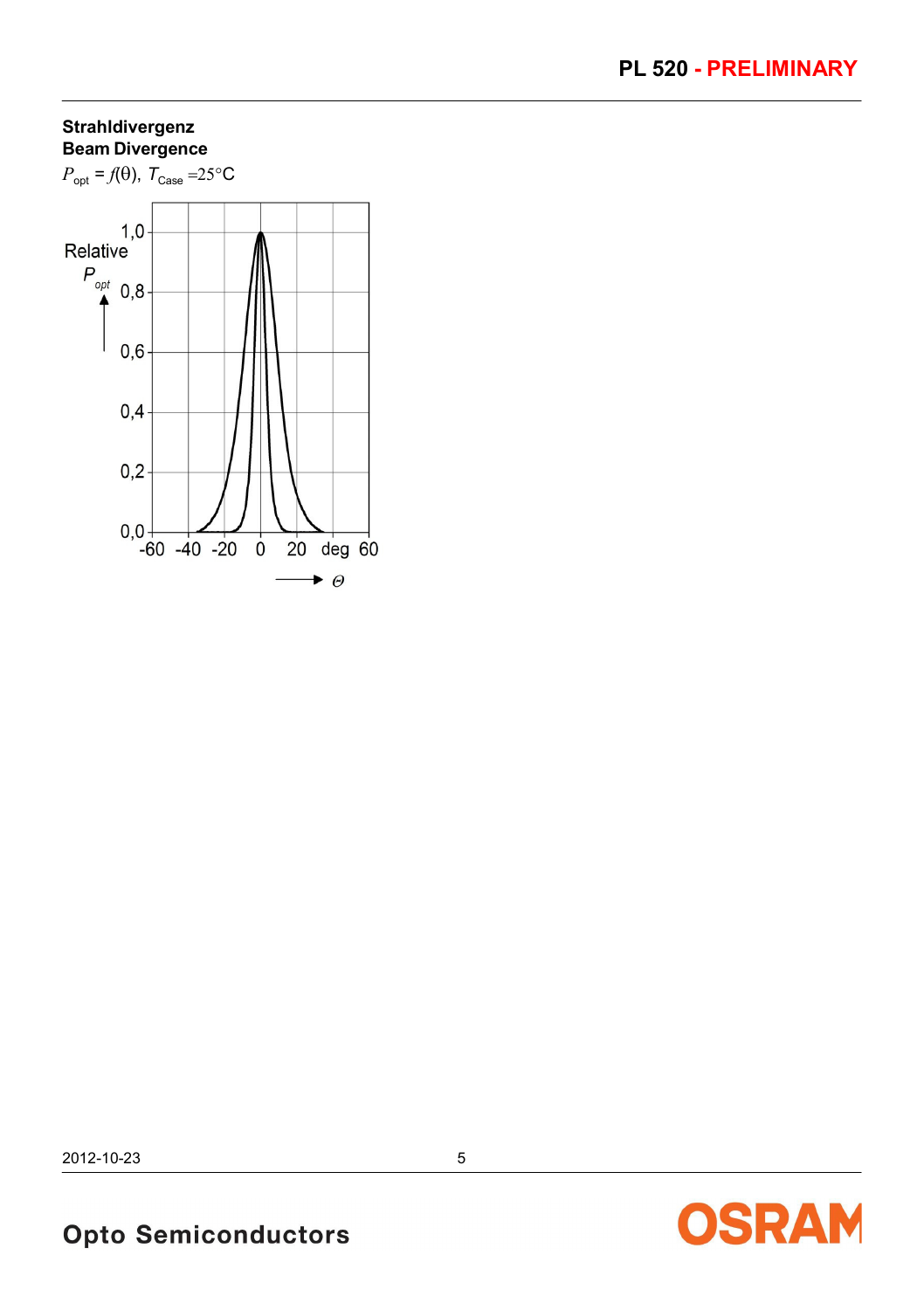#### . **Important notes of operation for laser diode:**

#### **a) Electrical operation:**

OSRAMs laser diodes are designed for maximum performance and reliability. Operating the laser diode above the maximum rating even for very short periods of time can damage the laser diode or reduce its lifetime. The laser diode must be operated with a suitable power supply with minimized electrical noise.

The laser diode is very sensitive to electrostatic discharge (ESD). Proper precautions must be taken.

#### **b) Mounting instructions:**

In order to maintain the lifetime of the laser diode proper heat management is essential. Due to the design of the laser diode heat is dissipated only through the base plate of the diode's body. A proper heat conducting interconnection between the diodes base plate and the heat sink must be maintained.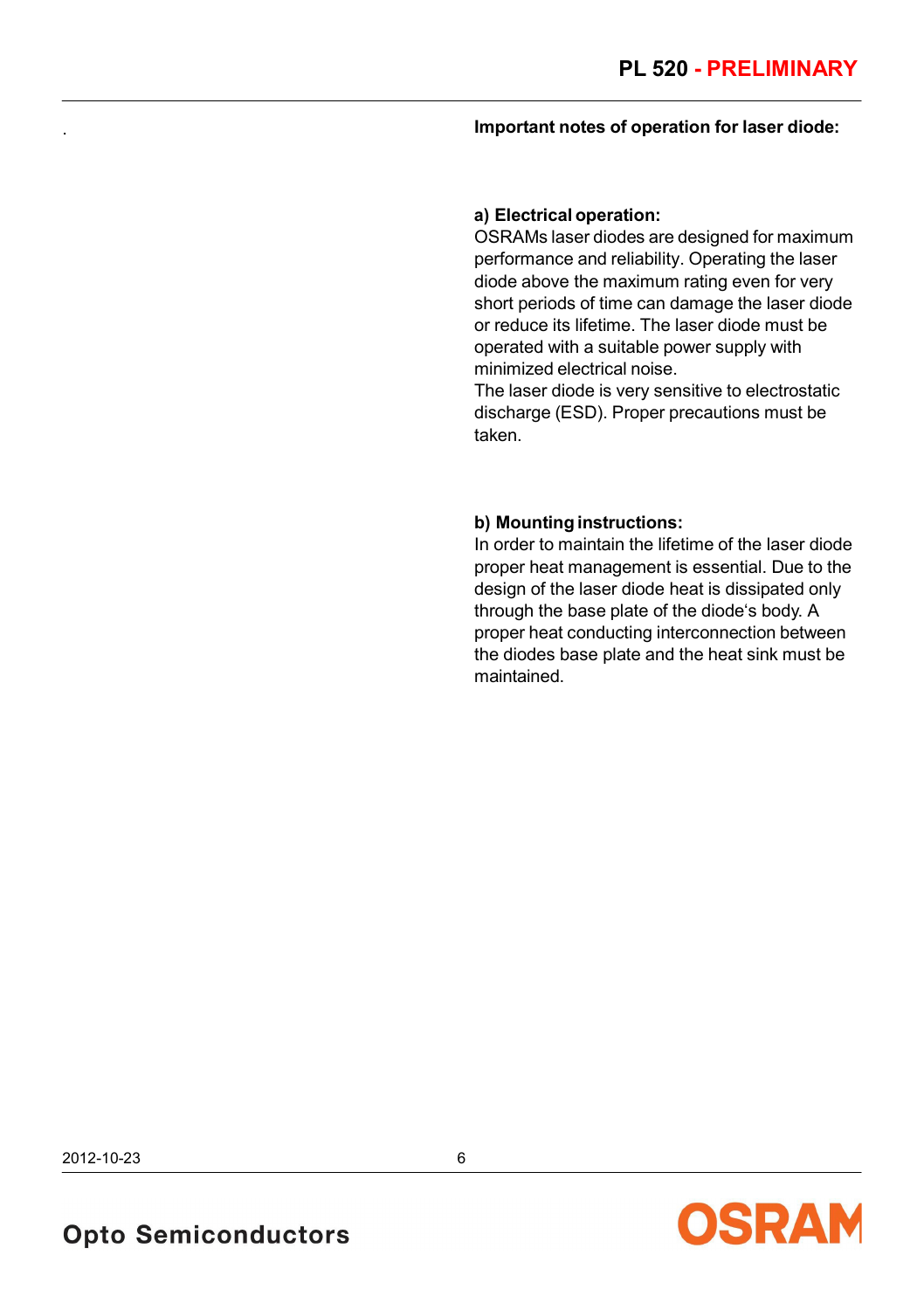### **Package Outlines**



#### **Pin Connection**



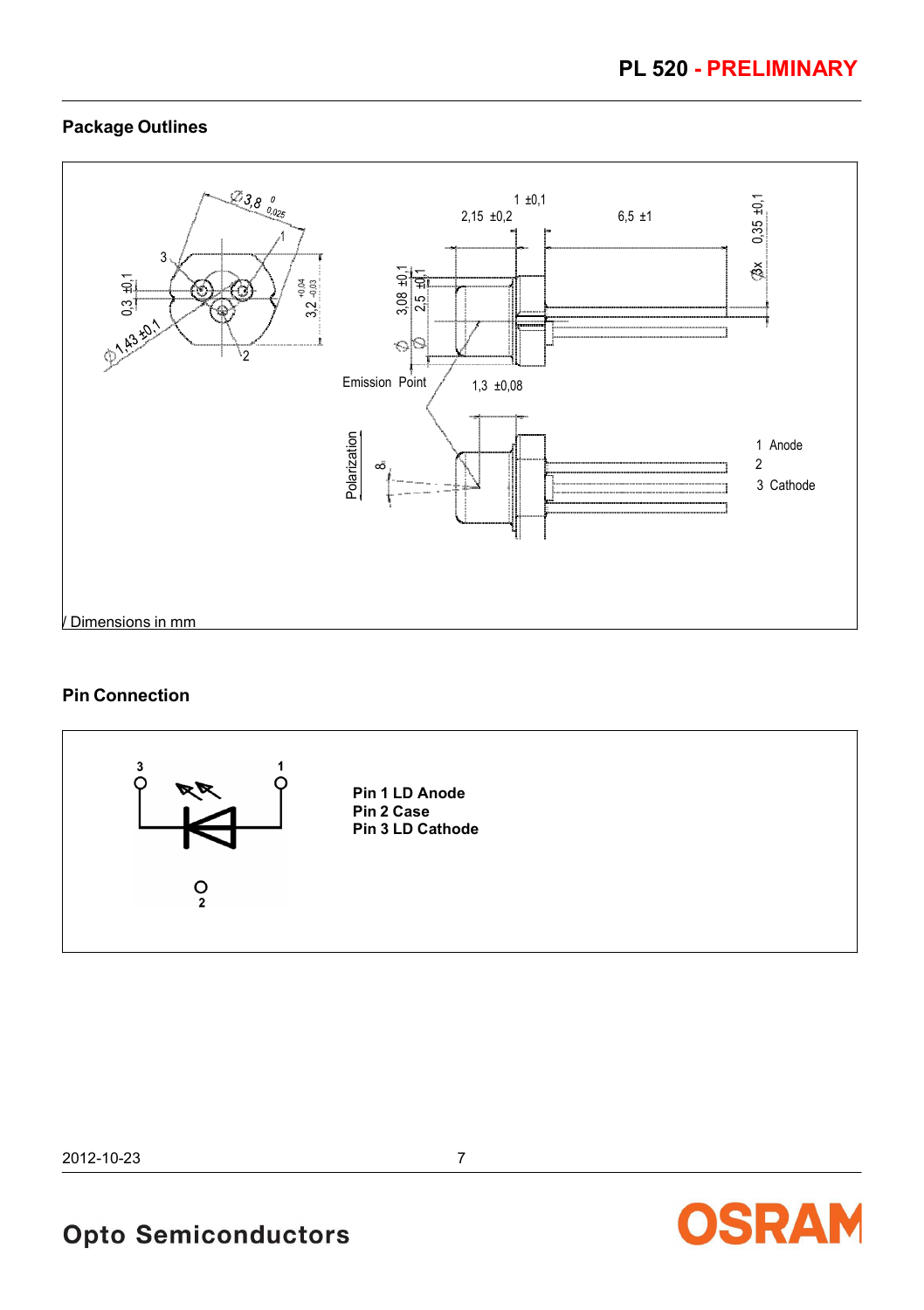#### **EU RoHS compliant product**

**Published by OSRAM Opto Semiconductors GmbH Leibnizstrasse 4, D-93055 Regensburg www.osram-os.com**

**© All Rights Reserved.**

The information describes the type of component and shall not be considered as assured characteristics. Terms of delivery and rights to change design reserved. Due to technical requirements components may contain dangerous substances. For information on the types in question please contact our Sales Organization.

#### **Packing**

Please use the recycling operators known to you. We can also help you get in touch with your nearest sales office. By agreement we will take packing material back, if it is sorted. You must bear the costs of transport. For packing material that is returned to us unsorted or which we are not obliged to accept, we shall have to invoice you for any costs incurred.

**Components used in life-support devices or systems must be expressly authorized for such purpose!** Critical components, may only be used in life-support devices or systems with the express written approval of OSRAM OS. A critical component is a component used in a life-support device or system whose failure can reasonably be expected to cause the failure of that life-support device or system, or to affect its safety or effectiveness of that device or system. Life support devices or systems are intended (a) to be implanted in the human body, or (b) to support and/or maintain and sustain human life. If they fail, it is reasonable to assume that the health of the user may be endangered.

# **USA Sales:**



### **Creative Technology Lasers**

**LASER66.com** 

**(925) 210.1330**

2012-10-23 8